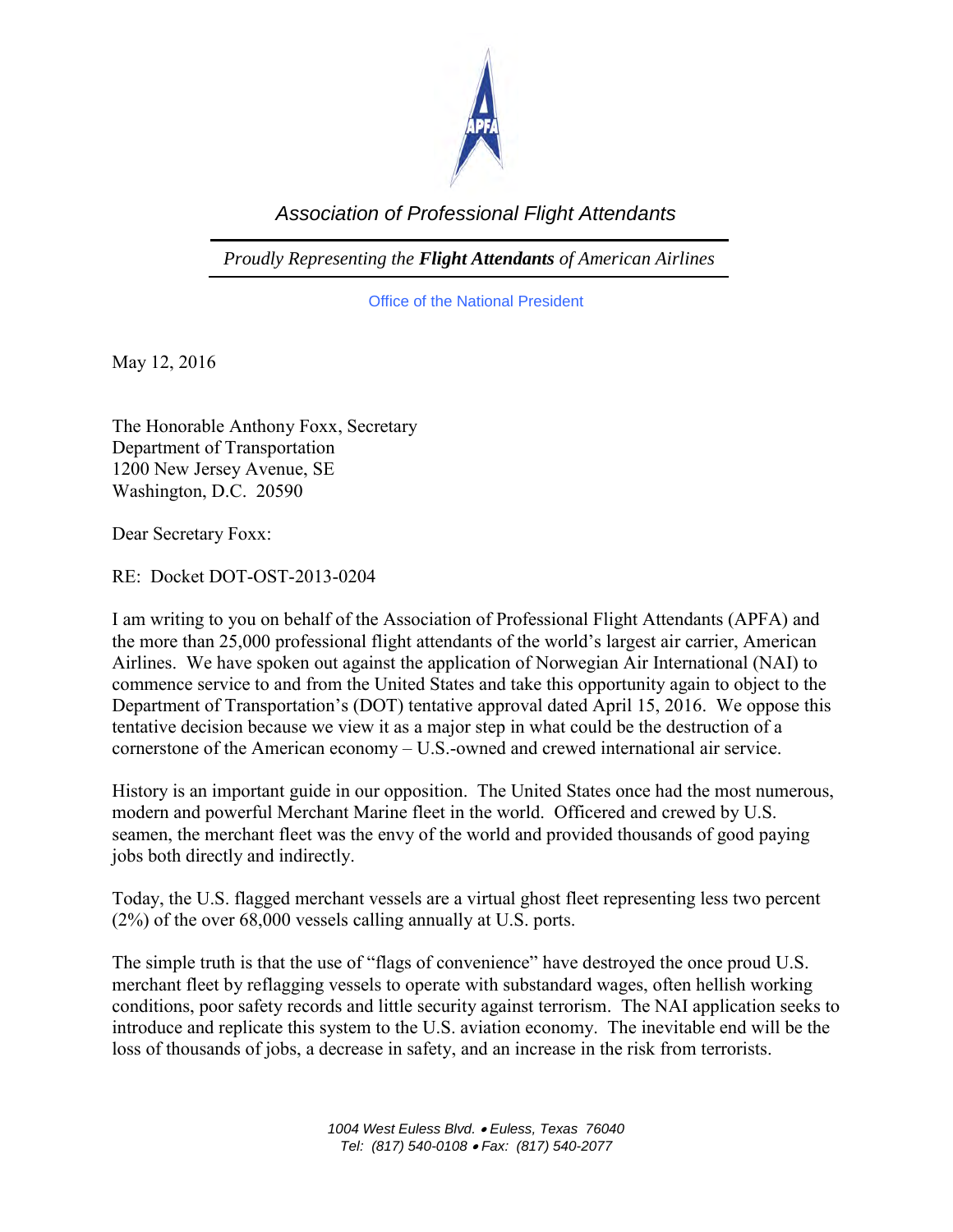The Honorable Anthony Foxx Page 2 May 12, 2016

The DOT is proposing to approve a process that will undercut and eventually destroy the U.S. commercial aviation industry in much the same way as the U.S. merchant marine industry was decimated. By approving the NAI application the DOT will be endorsing a flag of convenience scheme for the U.S. and the end result will be damaging to U.S. carriers and to my over 25,000 members. By allowing a Norwegian based company to be flagged out of Ireland and staffed by contract, low-cost employees from Asia, the DOT is initiating a rush to the bottom that could, in the end, cripple our profession by undercutting the wages, benefits and training that we have fought hard for over many years.

Flight attendants at American Airlines are true safety and security professionals. Their training is intensive, their role as the last line of defense against acts of terror on the aircraft is increasingly acknowledged and appreciated. APFA members are diligent professional crewmembers who are part of the safety and security team that allows U.S. aviation to be ranked as the safest and most secure in the world. Approving this scheme directly undercuts the hardearned progress my members have achieved.

Rather than articulate a solely legal challenge to this destructive decision, I would rather highlight the work experience of an actual flight attendant who worked for NAI and who now flies for American Americans. We will let you judge whether the worker rights and safeguards that are basic to U.S. flight attendants are even remotely present in the actual work environment at NAI. We will let you judge whether the safety and security training being received by NAI flight attendants meets even minimum standards. And finally, please judge whether by granting approval you are enforcing a level playing field or rather supporting the undercutting of a critical economic engine of our country.

APFA recently became aware of a new American Airlines flight attendant who worked under contract for NAI and who can speak directly to their employment practices. As a flight attendant for NAI, he saw first-hand the tactics and hiring policies that allowed NAI to unfairly tilt the economic playing field in their own favor. Let there be no mistake – NAI's practice of hiring through third-party vendors on contracts creates work rules and hours of service that would never pass muster in the United States or in the European Union. NAI is designed to avoid labor quality of life rules and thereby destroy the competitive marketplace. This worker's statement shows that approving NAI will indeed begin a rush to the bottom in terms of worker rights, compensation, safety and security. Most importantly, this former NAI employee called the flight attendant working conditions "inhumane" and "nothing close to the decent rules American workers enjoy." The third party hiring agencies have taken to advertising for "inexperienced flight attendants" hoping that the new hires will not know how exploitive the working conditions at NAI actually are and accede to what amounts to mistreatment at other air carriers.

Finally, safety and security are also put at risk should the NAI scheme ultimately gain final approval. Our understanding is that by contracting out the hiring process NAI is essentially putting the security of passengers in the hands of an employment agency whose sole goal is in filing their quotas. Background checks, if completed at all, are minimal. Safety training is an afterthought.